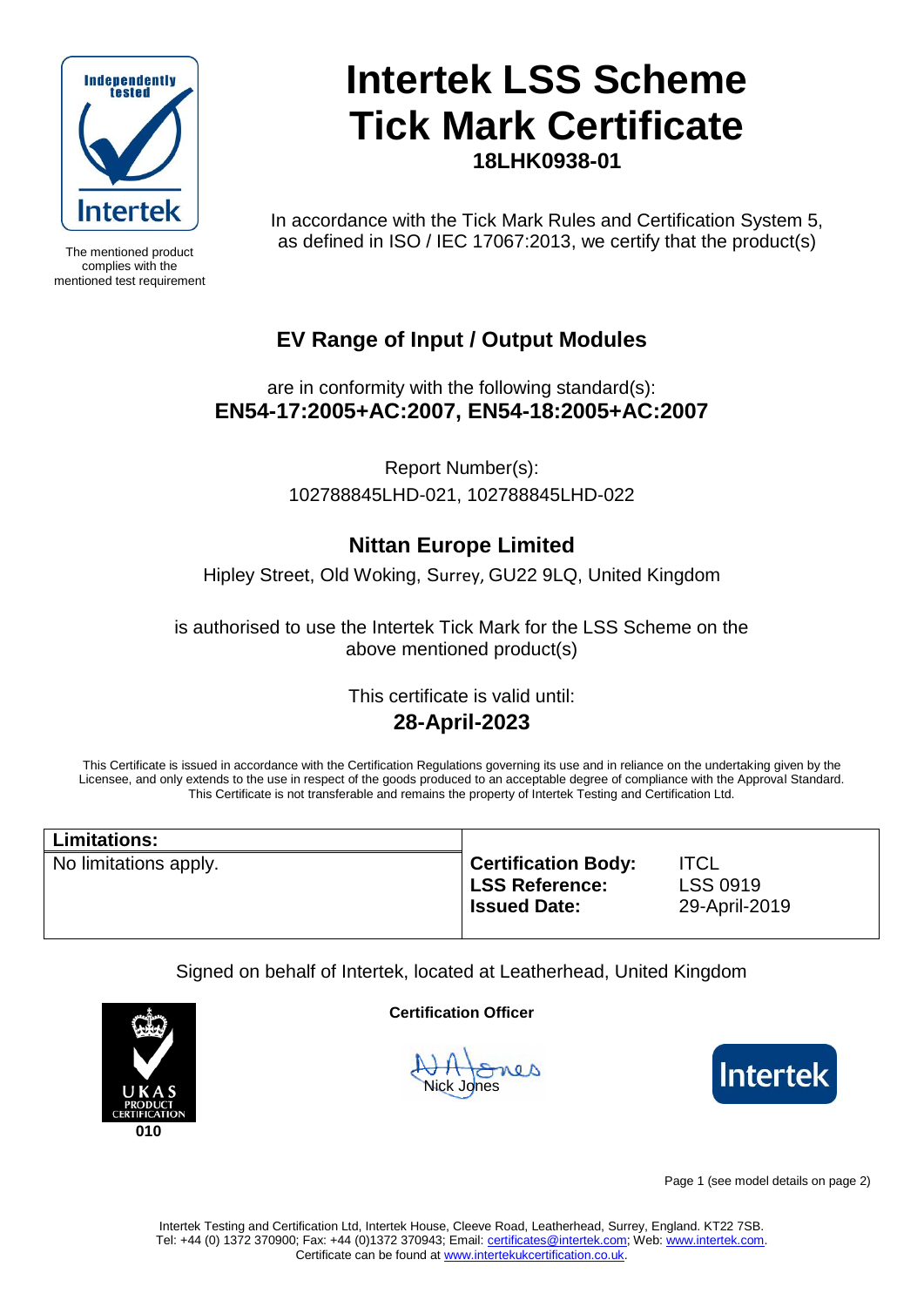

The mentioned product complies with the mentioned test requirement

# **Intertek LSS Scheme Tick Mark Certificate 18LHK0938-01**

The tested product fulfils the criteria based on the Intertek Tick Mark Specification according to the guideline and is therefore awarded the Intertek Tick Mark. The Intertek Tick Mark may be used by the applicant in connection with sales and marketing in order to demonstrate and verify the performance of the tested product.

#### **ANNEX No. 1**

### **Products compliant with EN54-17:2005+AC:2007 and EN54-18:2005+AC:2007:**

| <b>Model</b>                                  | <b>Description</b>                                                                                            | <b>Factory Code</b> |  |
|-----------------------------------------------|---------------------------------------------------------------------------------------------------------------|---------------------|--|
| EV-2110                                       | Dual Input, Single Output Module (240V Mains Rated) with Integral<br>Short-circuit Isolator                   | NITTANUK.02         |  |
| EV-2110-EU                                    | Dual Input, Single Output Module (240V Mains Rated) with Integral<br>Short-circuit Isolator, European Version | NITTANUK 02         |  |
| $EV-3IO$                                      | Triple Input / Output Module (One 240V Mains Rated Relay) with Integral<br>Short-circuit Isolator             | NITTANUK.02         |  |
| EV-MinilP2                                    | Mini Input Module with Integral Short-circuit Isolator                                                        | NITTANUK.02         |  |
| EV-SCM2                                       | Dual Output Sounder Control Module with Integral Short-circuit Isolator                                       | NITTANUK.02         |  |
| EV-SCM2-EU                                    | Dual Output Sounder Control Module with Integral Short-circuit Isolator,<br>European Version                  | NITTANUK.02         |  |
| EV-ZMU2                                       | Dual Input Zone Monitor Module with Integral Short-circuit Isolator                                           | NITTANUK.02         |  |
| EV-ZMU2-EU                                    | Dual Input Zone Monitor Module with Integral Short-circuit Isolator,<br>European Version                      | NITTANUK.02         |  |
| EV-IO-420                                     | 4-20mA Input / Output Module (240V Mains Rated) with Integral<br>Short-circuit Isolator                       | NITTANUK.02         |  |
| Products compliant with EN54-18:2005+AC:2007: |                                                                                                               |                     |  |

| <b>Model</b> | <b>Description</b>                       | <b>Factory Code</b> |
|--------------|------------------------------------------|---------------------|
| EV-24VRL     | Detector Base with Latching Relay Output | NITTANUK.02         |